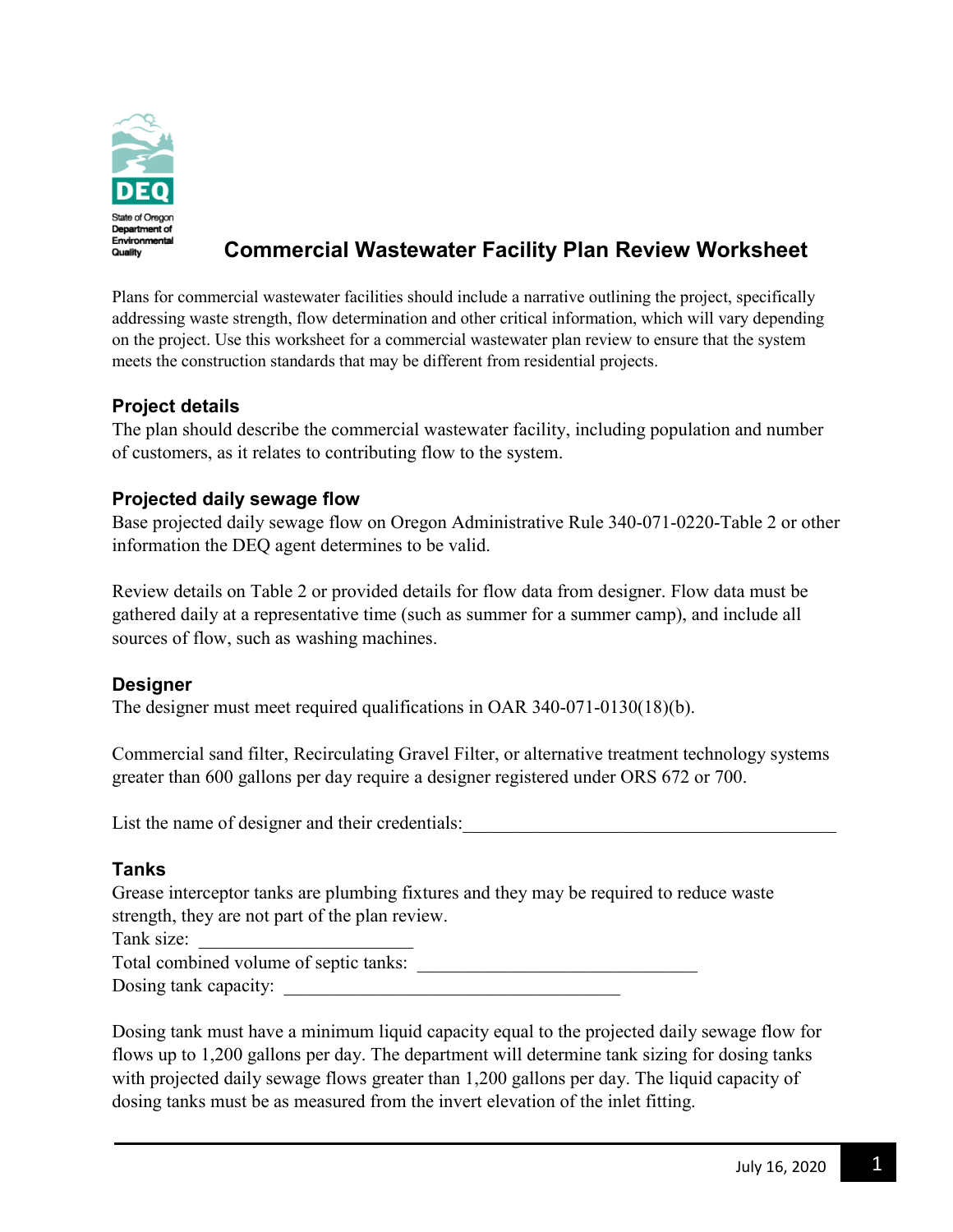## **Pumps and control panels**

Pump size, type of pump, plans should include head loss calculations Requires duplex? Greater than 600 gpd and pumps needed require alternating duplex\*. Control Panels have alarm if one of the pumps malfunctions. \_\_\_

Confirm with designer:

If alternative treatment technology system, check product DEQ approval which may allow simplex pump for larger flows and may allow a vault instead of a dosing tank.

Control panels are pre-manufactured. \_\_\_

Have elapsed time meters.

Have event counters.

Alarms on a separate circuit from pumps.

The plan must specify whether screen or vault the pumps will be part of the system.

Provided calculations must demonstrate that the pumps are adequately sized. \_\_\_

#### **Treatment Units**

Detail what system or method will be used in the design.

Documentation should include DEQ product's approval for design flow of the proposed facility whether the design is a prescriptive design, has manufacturer documentation or something else. If it is an alternative treatment technology system, check with manufacturer that flows and waste strength are within system capabilities.

#### **Soil Absorption**

Dosing by pump or gravity flow

The control panel must be linked with upstream pumps so if this pump fails other pumps will not continue to operate.

Pressure distribution or gravity \_\_\_\_\_\_\_\_\_\_\_\_\_\_\_\_\_\_

## **Pressure distribution**

Verify that the pump or pumps will perform as required. Specify if a hydrotek valve used, it is included in maintenance contract.

Peak design flow

Adequate area for initial and replacement area?

#### **Maintenance**

Consider maintenance in reviewing plans. The plan should explain whether it will be possible to get representative samples from the system. The plan should also demonstrate if there is a water source close by for cleaning components, component removable and accessible. Explain if the system requires a contract between owner and service provider.

The contract must cover the entire system, including tanks, pumps, hydrosplitters and other components.